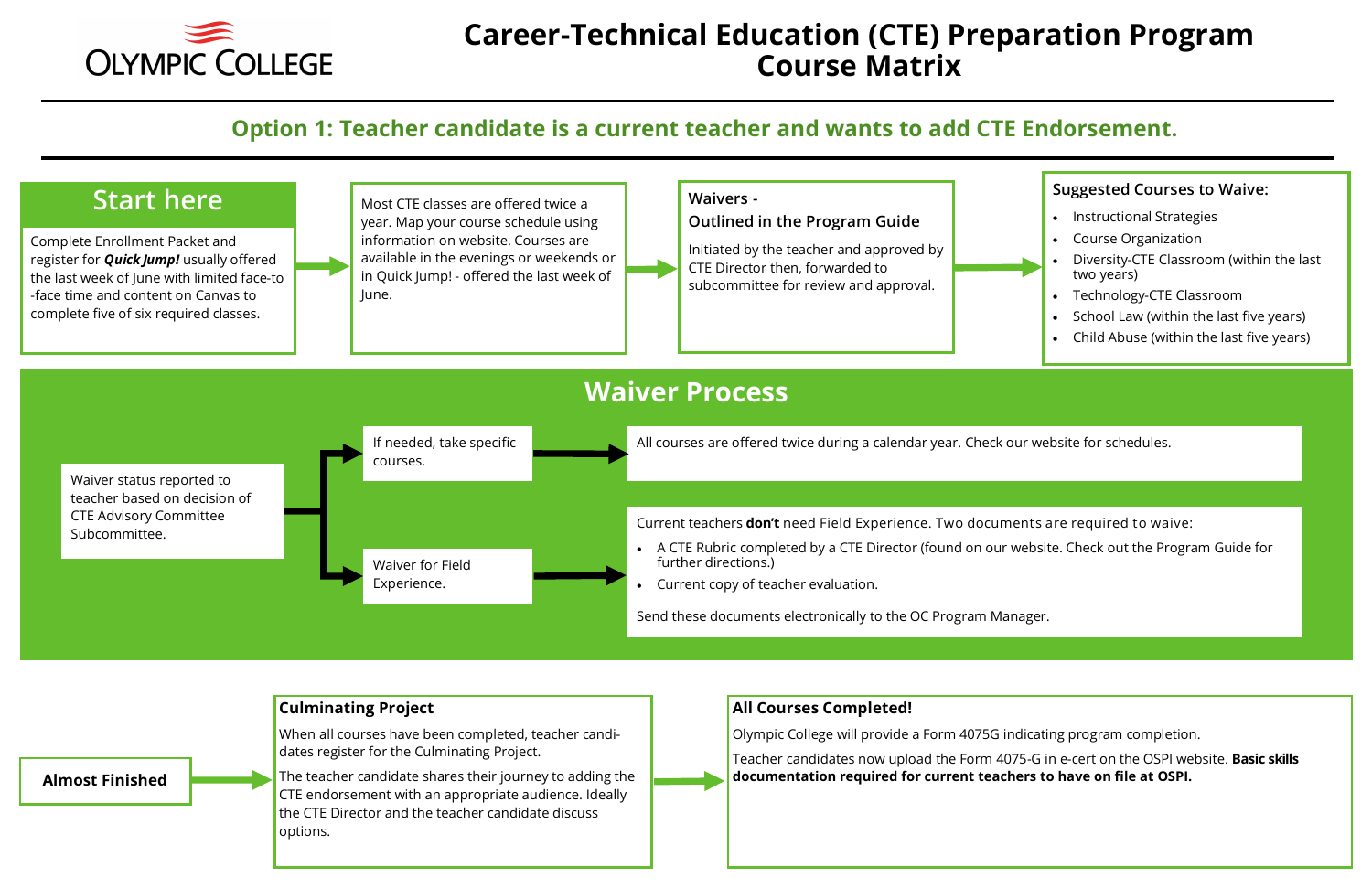

# **Option 2: Teacher Candidate from Business and Industry.**

#### **Waivers -**

#### **Outlined in the Program Guide**

Initiated by the teacher and approved by CTE Director then, forwarded to subcommittee for review and approval.

- Instructional Strategies
- Course Organization
- Diversity-CTE Classroom (within the last two years)
- Technology-CTE Classroom
- School Law (within the last five years)
- Child Abuse (within the last five years)

orm 4075G indicating program completion. the Form 4075-G in e-cert on the OSPI website. **Basic skills docnt teachers to have on file at OSPI.** 

#### **Suggested Courses to Waive:**

Complete enrollment packet and register for **CNCTE 04 Introduction-CTE Teacher Preparation Program**  (preferred first class).

## **Start here**



their Culminating Project with the OC Program Manager.

|                        |  | <b>Culminating Project</b>                                                                 |                                                                   |
|------------------------|--|--------------------------------------------------------------------------------------------|-------------------------------------------------------------------|
|                        |  | When all courses have been completed, teacher                                              | <b>All Courses Completed!</b>                                     |
|                        |  | candidates register for Culminating Project.                                               | Olympic College will provide a Fo                                 |
| <b>Almost Finished</b> |  | The teacher candidate shares their journey for obtaining<br>their CTE teacher certificate. | Teacher candidates now upload t<br>umentation required for currer |
|                        |  | Teacher candidates from Business and Industry will plan                                    |                                                                   |

Most CTE classes are offered twice a year. Map your course schedule using information on website. Courses are available in the evenings or weekends or in Quick Jump! - offered the last week of June.